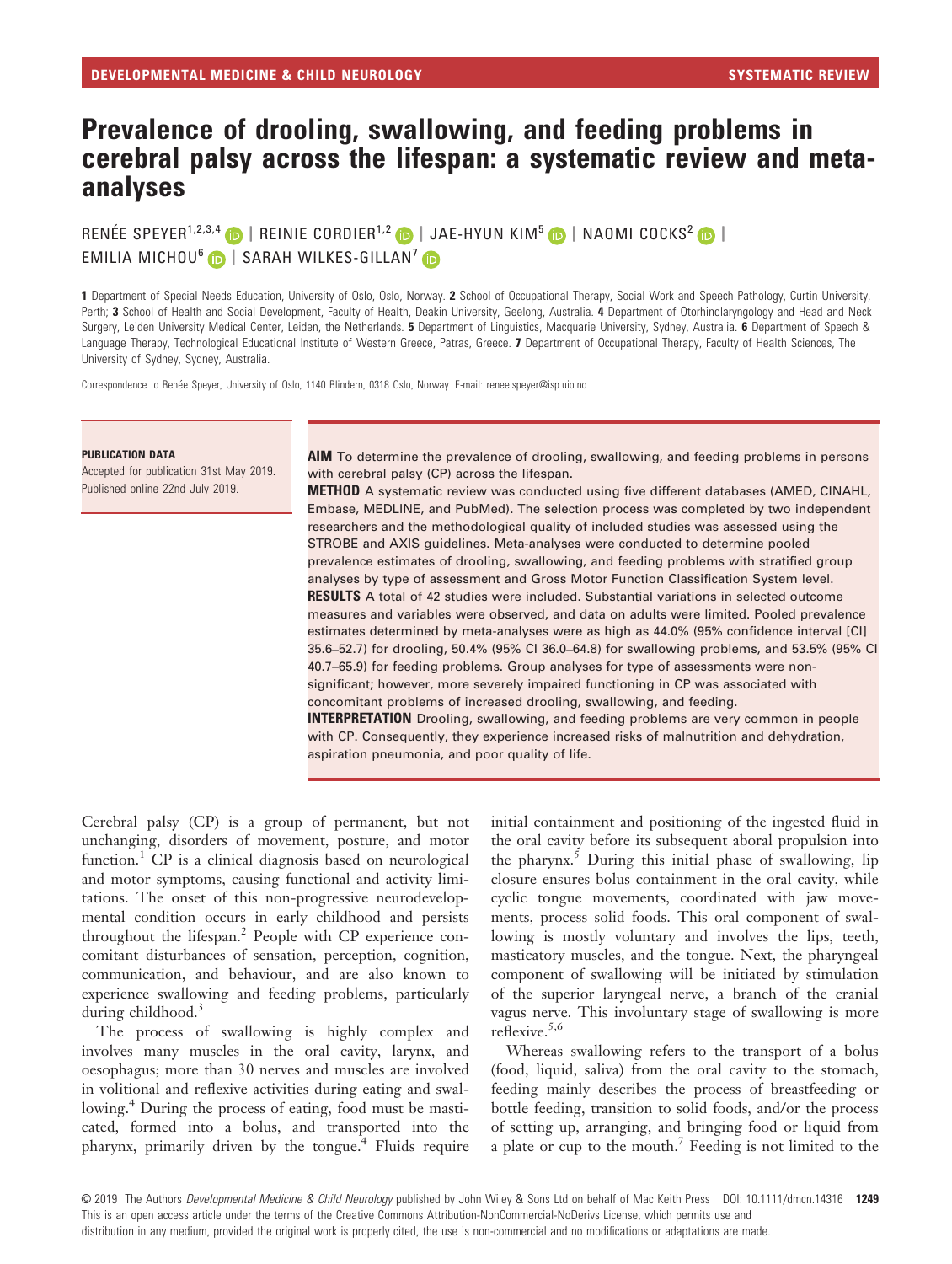actual swallowing act, but also incorporates child–caregiver interaction (e.g. responsive complementary feeding, verbal encouragement, pressure to eat, and restrictive feeding practices by caregiver) and child behaviours (e.g. selfregulatory eating practices and self-feeding skills). $8-10$ Swallowing problems (dysphagia) in CP may be characterized by poor tongue function having an impact on bolus transport, delayed swallow initiation with increased risk of unsafe swallowing or aspiration, reduced pharyngeal motility, and drooling due to reduced lip closure (sialorrhoea). Feeding problems present with prolonged feeding times or delayed progression of oral feeding skills and may lead to inadequate growth.<sup>3</sup> Both swallowing and feeding problems are associated with dehydration, malnutrition, aspiration pneumonia, and even death.<sup>3,11</sup> Persons with CP experience many restrictions in eating and drinking throughout adulthood, leading to lower self-esteem, and poor quality of mealtime experiences. Such restrictions have a negative impact on social interaction, and may lead to social isolation, depression, and poor quality of life. $12-14$ 

A recent review by Oskoui et  $al$ <sup>15</sup> estimated the pooled overall prevalence of CP to be 2.11 per 1000 live births. With the exception of those with profound intellectual deficits, most people with CP survive into adulthood.<sup>16</sup> As the impact of swallowing and feeding problems can be far-reaching, particularly in paediatric populations with associated developmental challenges, early diagnosis is critical to put evidenced-based interventions in place.<sup>7</sup> Conversely, some adults with CP may experience gradual regressive adverse changes in their eating, drinking, and swallowing as early as  $30$  years of age.<sup>12</sup> Their eating capabilities may deteriorate, which are often associated with increased coughing and choking, weight loss, or more frequent periods of respiratory health problems. As such, regular assessment of swallowing and feeding are also important in older persons with CP to monitor compliance with nutritional recommendations, ongoing safety, optimal well-being, and to ensure swallowing and feeding strategies continue to be appropriate for changing oropharyngeal function and skills.<sup>12</sup>

Yet, despite all the challenges associated with drooling, swallowing, and feeding in people with CP, no prevalence review for the CP population has been published so far. However, determining the prevalence of a condition is essential to guide health policy and to ensure appropriate resource allocation. Several reviews have been published on the prevalence of drooling, swallowing, and feeding problems in specific populations: for example, the prevalence of drooling in Parkinson disease;<sup>17</sup> swallowing problems in stroke, Alzheimer disease, head injury, Parkinson disease, and multiple sclerosis;<sup>18,19</sup> and feeding problems in infants born very preterm and patients in intensive care units.<sup>20,21</sup> For the CP population, data on the prevalence of drooling, swallowing, and feeding problems can be retrieved from individual studies. Several factors need to be taken into consideration when calculating the prevalence of drooling, swallowing, and feeding problems in CP. Most studies include rather small samples and, as such, sample sizes

### What this paper adds

- Drooling, swallowing, and feeding problems are very common in persons with cerebral palsy (CP).
- The prevalence of drooling, swallowing, and feeding problems is 44.0%, 50.4%, and 53.5% respectively.
- There are limited data on the prevalence of drooling, swallowing, and feeding problems in adults.
- Higher Gross Motor Function Classification System levels are associated with higher prevalence of drooling, swallowing, and feeding problems.
- There is increased risk for malnutrition, dehydration, aspiration pneumonia, and poor quality of life in CP.

should be weighted. The studies have relatively heterogeneous patient characteristics and therefore confounding variables such as age, motor functioning (i.e. varying Gross Motor Function Classification System [GMFCS] levels) and level of intellectual functioning should be considered. In addition, the measures and variables to determine prevalence rates may vary and should be considered when comparing prevalence data between studies. The purpose of this systematic review was to retrieve all published data on drooling, swallowing, and feeding problems in persons with CP across the lifespan, and to determine the pooled prevalence estimates of drooling, swallowing, and feeding problems using meta-analyses.

## **METHOD**

The methodology and reporting of this systematic review were based on the Preferred Reporting Items for Systematic Reviews and Meta-Analyses (PRISMA) statement and checklist.<sup>22</sup> The PRISMA statement and checklist are designed to enhance the essential and transparent reporting of systematic reviews.<sup>23</sup>

## Eligibility criteria

To be eligible for inclusion in this systematic review, articles were required to report on prevalence data of the proportion of people with CP in the sample with either drooling and/or swallowing and/or feeding problems, or data could be retrieved from the article by calculation. Drooling was defined as the involuntary loss of saliva, liquid, or food from the oral cavity as a result of incomplete lip closure. Swallowing and feeding problems were interpreted broadly; for example, problems could refer to dysphagia, feeding difficulties, problems with self-feeding, or masticatory problems. Specifically, swallowing problems refer to problems in the transport of a bolus from the oral cavity to the stomach and could be characterized by poor tongue function, delayed swallow initiation, or reduced pharyngeal motility. Feeding problems refer to problems with breastfeeding or bottle feeding, transition to solid foods, and/or the process of setting up, arranging, and bringing food or liquid from a plate or cup to the mouth. Feeding problems incorporated both child–caregiver interaction and child behaviours, and could present with prolonged feeding times or delayed progression of oral feeding skills. Studies solely reporting on malocclusion, dental caries, dysarthria, dyspraxia, or weight loss were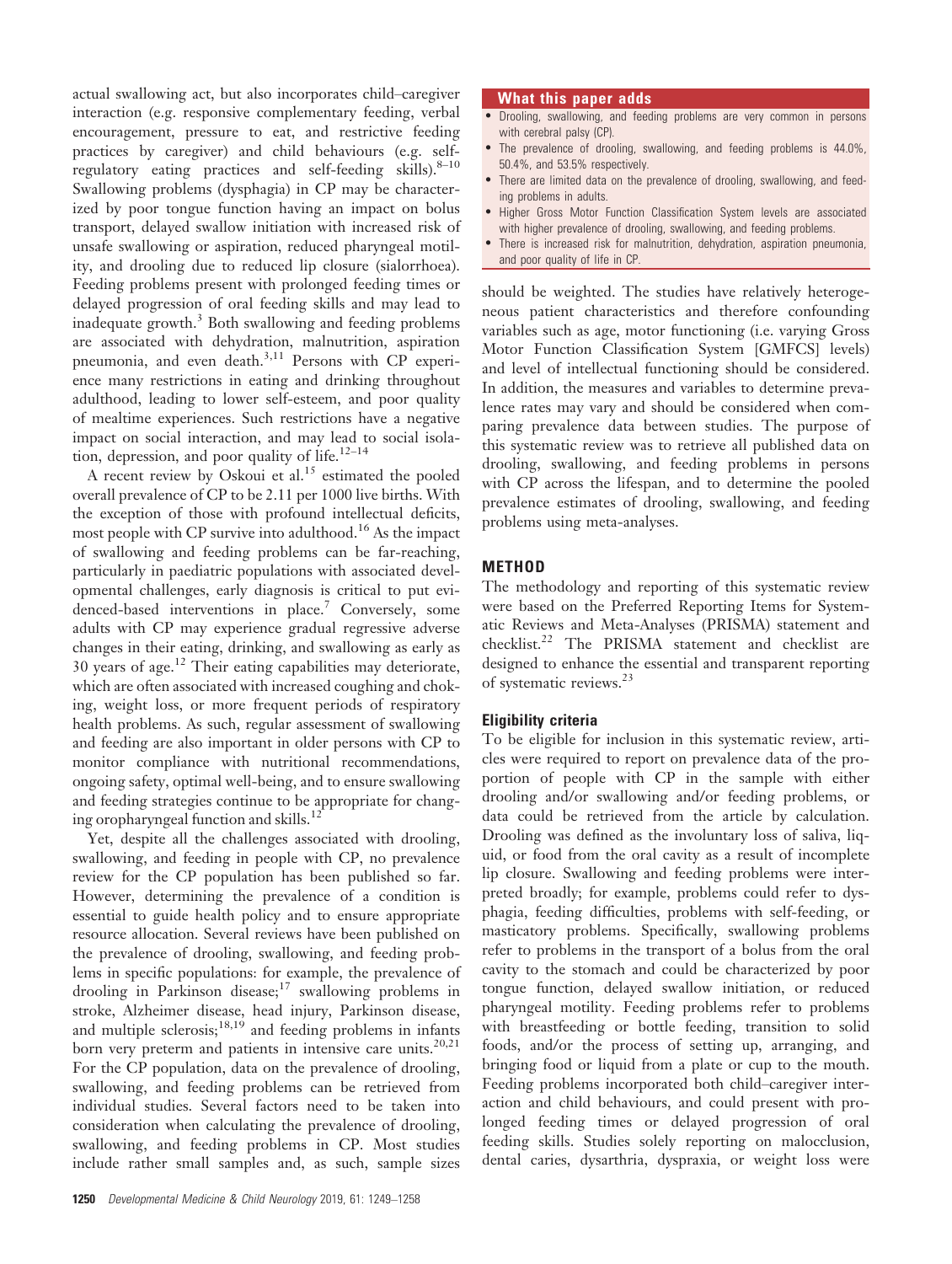excluded. Studies on oesophageal problems, such as regurgitation and vomiting, as well as studies on eating disorders, such as anorexia or bulimia, and behavioural eating aversions or picky eaters, were beyond the scope of this review.

Studies where people with CP were included based on the preselection criteria that they had confirmed drooling, swallowing, or feeding problems were excluded. To make the systematic review viable, sample sizes of the included studies had to exceed 30 patients. Study inclusion was not limited by study design (e.g. cross-sectional, cohort, case– control study design). Only original peer-reviewed articles were included; therefore, conference abstracts, reviews, case reports, student dissertations, and editorials were excluded. All studies had to be published in English. To be included in the systematic review, articles had to meet all eligibility criteria.

#### Data sources and search strategies

A literature search was performed in five different databases: AMED (1995–2017), CINAHL (1937–2017), Embase (1902–2017), MEDLINE (1946–2017), and PubMed (1966–2017), with the following dates of coverage. All publication dates up to 4th November 2018 were included. To identify the most recent publications, searches with subject headings were supplemented by freetext words using a publication limit of at least 1 year before November 2018. All search strategies are presented in Table SI (online supporting information). Additionally, reference lists of included studies were searched by hand.

## Study selection

Two independent abstract reviewers performed a stepwise eligibility assessment. First, titles and abstracts were screened for eligibility. At least one reviewer screened all records. A random sample (50%) of the records was reviewed by both reviewers to determine the interrater reliability between reviewers as calculated by a weighted kappa.<sup>24</sup> After excluding records that did not meet the inclusion criteria for this review, the full-text articles of the remaining records were retrieved for further assessment. Both reviewers assessed all full-text articles for eligibility. Differences of opinion about the eligibility of articles were settled by consensus.

## Methodological quality assessment

The methodological quality of included studies was assessed using the STROBE checklist for cohort, case–control, and cross-sectional studies (combined).<sup>19,25</sup> The following four domains were assessed for quality: study design and setting; study participants; outcomes; and eligibility criteria. Studies were assigned a score of 1 for each domain assessed when they contained the information listed in the checklist and could be replicated using the information provided, giving a maximum total quality assessment score of 4. If minor quality concerns were identified within a domain, a 0.5 score was allocated, whereas in case of a study clearly not meeting quality criteria, a

score of zero was allocated. For example, for studies that did not provide GMFCS level or similar data on functional limitations of the included study participants, a 0.5 score was given for the criterion of study participants. Studies that were published before the introduction of the GMFCS were not penalized for not reporting on GMFCS.<sup>26</sup> However, not providing an adequate definition of swallowing and feeding problems was considered a more serious limitation and therefore a score of 0 was given for the outcomes criterion. All STROBE assessments were consensus-based ratings by two authors.

In addition, the methodological quality of all included articles was determined using AXIS, a critical appraisal tool used to assess the quality of cross-sectional studies.<sup>27</sup> The AXIS tool consists of 20 items or criteria with 'Yes' or 'No' response options. The authors added a numerical scale by assigning a value of 1 for 'Yes' ratings or 0 for 'No' ratings for each item. All but two items were scored such that 'Yes' was indicative of better methodological quality. To create a uniform scoring method, the scoring of these two items was reversed. Thus, high scores ('Yes' or 1) came to indicate higher methodological quality and low scores ('No' or 0) lower quality. Next, to achieve overall quality scores per study, sum scores were calculated as follows: the minimum total score is 0 and the maximum score is 20. AXIS scores were based on consensus ratings between two authors.

## Data extraction

A data extraction form was developed to retrieve data from the included studies. Data were extracted on study setting and country; sample characteristics; description of participants' motor and cognitive functioning; description of key terminology related to drooling, swallowing, and feeding problems; assessment methods; and prevalence data. Two authors were involved in the data extraction process. Data retrieved from all articles were reviewed by both authors and discrepancies were resolved through consensus.

## Data items, risk of bias, and synthesis of results

Data were retrieved from the included studies using comprehensive extraction forms. The risk of bias was assessed at individual study level using the STROBE checklist for cohort, case–control, and cross-sectional studies (combined) and the AXIS tool. Interrater reliability for independent abstract selection between two reviewers was established based on weighted kappa calculations. Final study selection and quality assessments were the result of consensus-based ratings of two authors. Likewise, all extracted data were reviewed by both authors and discrepancies resolved through consensus. As none of the reviewers has formal or informal affiliations with any of the authors of the included studies, no evident bias in quality assessment or data extraction was expected.

## Meta-analysis

For the purpose of the meta-analyses, data on swallowing problems were included if they related to any problem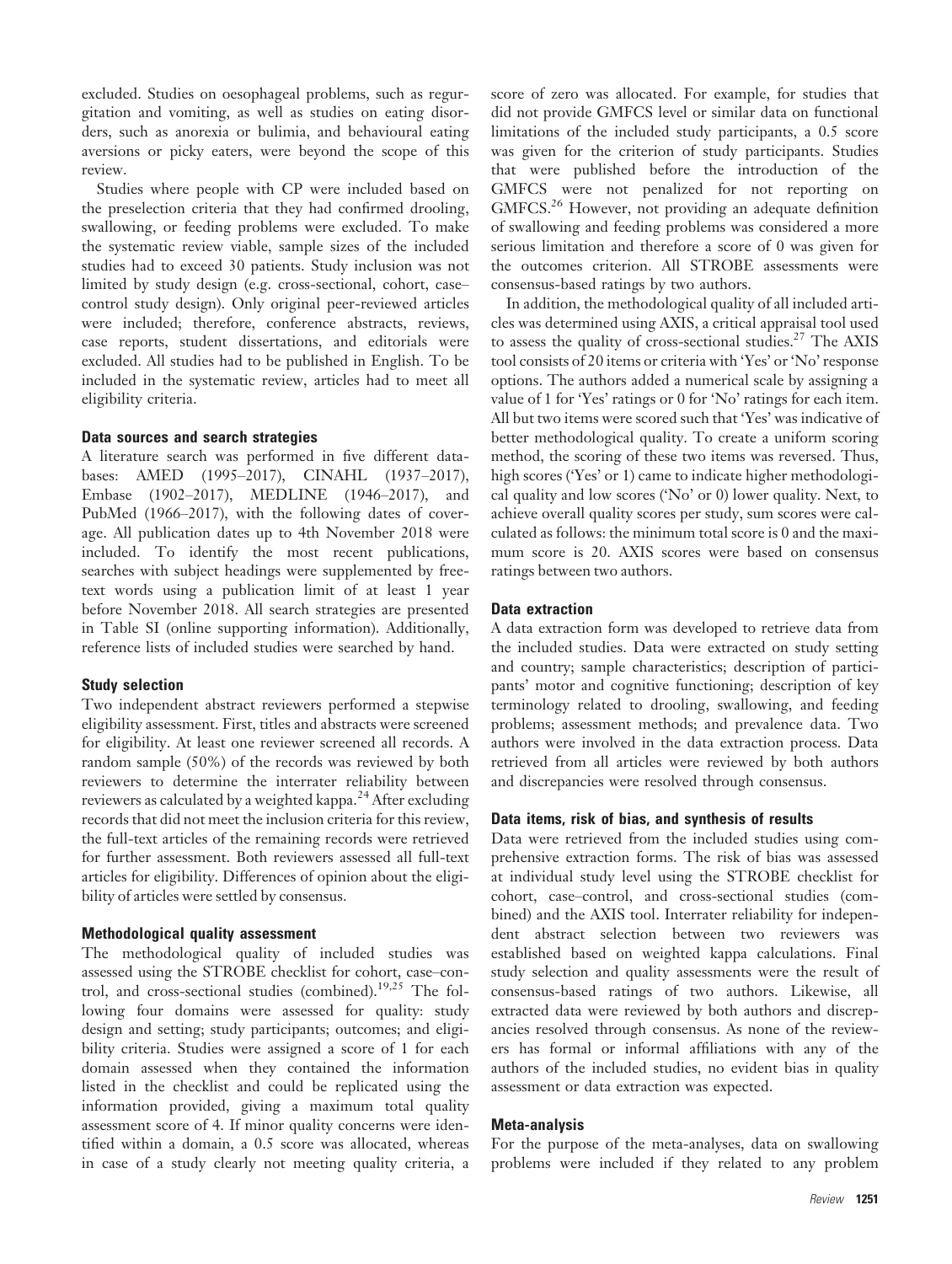during the swallowing process; however, data on visceral swallowing or masticatory difficulties due to incomplete teeth were excluded. Feeding problems referred to both eating and drinking problems, including contextual and behavioural factors such as parental stress during mealtimes, problems with breast or bottle feeding, or problems with self-feeding due to developmental delays or motor impairments. Only studies where prevalence data were comprehensively reported were included in the meta-analyses; studies that only reported data on specific aspects of either swallowing or feeding problems were excluded. For example, studies were excluded from the meta-analyses if prevalence data were available for only single items such as 'exhaustion while feeding', 'difficulties biting', or 'feeding is less enjoyable', in the absence of an overarching construct that accounted for the multidimensionality of feeding problems. Similarly, studies were excluded from the meta-analyses when swallowing problems were defined using single items, such as 'difficulties swallowing solids' and therefore not accounting for other aspects of the swallowing process.

Data from medical registers were not included in the meta-analyses given that the quality criteria for completeness, reliability, and validity of data may not have been met sufficiently.<sup>28</sup> For those studies that used a longitudinal design, only the most recent prevalence estimates were considered, disregarding previous, repeated measurements over time. In case of intervention studies, only pretreatment data were included. Finally, if the same study populations were used for prevalence estimates in different publications, selected data were included in the meta-analyses avoiding the use of data on the same participants more than once in determining pooled prevalence estimates; only the most comprehensive and relevant data for drooling, swallowing, and feeding were selected based on clinical consensus by two reviewers.

Descriptive statistics were used to summarize study characteristics and data extraction. Estimates of pooled prevalence weighted by sample size using random-effects models for summary statistics were separately calculated for drooling, swallowing, and feeding problems, as it was unlikely that the included studies have the same true effect due to variations in sampling, outcome measurement, and participant characteristics.

Subsampling was chosen as the predominant analytic technique for this review, as the small number of studies with both available and suitable data limited the viability of conducting meta-regression using multiple covariates. Data were extracted from the included studies to measure the overall within- and between-group prevalence of drooling, swallowing, and feeding. Overall within-group prevalence accounted for all studies with data for drooling, swallowing, and feeding. An overall between-group prevalence was conducted to determine potentially confounding variables as a function of type of assessment (parent vs clinical assessment) and CP severity (GMFCS levels). As such, for overall between-group prevalence, data were grouped and pooled by type of assessment for drooling

and swallowing, as data containing these categories were not available for feeding. Data were also grouped and pooled by GMFCS levels (levels I–V individually and grouped I–III and IV–V) for drooling, swallowing, and feeding. Publication bias was assessed using the classic failsafe N test. The test calculates the number of additional studies that would nullify the measured effect (N), if added to the analysis. A large  $N$  is indicative that it is unlikely the meta-analysis is compromised by publication bias. All statistical analyses were performed using software package Comprehensive Meta-Analysis Version 3.3.070 (Biostat; Englewood, NJ, USA).

## RESULTS

## Study selection

A total of 339 citations were identified across the five databases (AMED, CINAHL, Embase, MEDLINE, and PubMed), representing 258 independent studies after deleting duplicates. Two independent reviewers screened all records. The agreement between reviewers, as determined by weighted kappa, was 0.91 (95% confidence interval [CI] 0.84–0.98), indicating excellent interrater reliability.<sup>24</sup> Eighty-two full-text articles were assessed for eligibility, of which 38 articles met the inclusion criteria. In addition, four articles were identified after checking the reference lists of the included articles, resulting in a total of 42 included articles. A flowchart of the selection process according to PRISMA is shown in Figure S1 (online supporting information). $^{22}$ 

## Description of studies

All included studies are summarized in detail in Table SII (online supporting information). Data were grouped under the following subheadings: reference; study quality as reported by STROBE score; study setting and country; sample characteristics (number, sex, and age); description of participants' motor and cognitive functioning (e.g. motor type, GMFCS level, intellectual disabilities); description of drooling, swallowing, and feeding problems; assessment methods used for prevalence calculations; and prevalence data.

## Methodological quality

STROBE scores can vary between 0 and 4. A score of 4 indicates that all items for all four domains (study design and setting, study participants, outcomes, and eligibility criteria) were adequately met. STROBE scores for the 42 included studies ranged from 2 to 4, with an average STROBE score of 3.2: score of 2  $(n=1 \text{ study})$ ,<sup>29</sup> score of 2.5 ( $n=8$  studies),  $30-37$  score of 3 ( $n=11$  studies),  $38-48$  score of 3.5 (n=18 studies),<sup>49–66</sup> and score of 4 (n=4 studies).<sup>67–70</sup> The most common methodological issues included absent or incomplete definitions of outcome variables, no reporting of GMFCS levels or other information on CP severity, or minor inconsistencies in data analyses. Further details on STROBE scores can be found in Table SIII (online supporting information).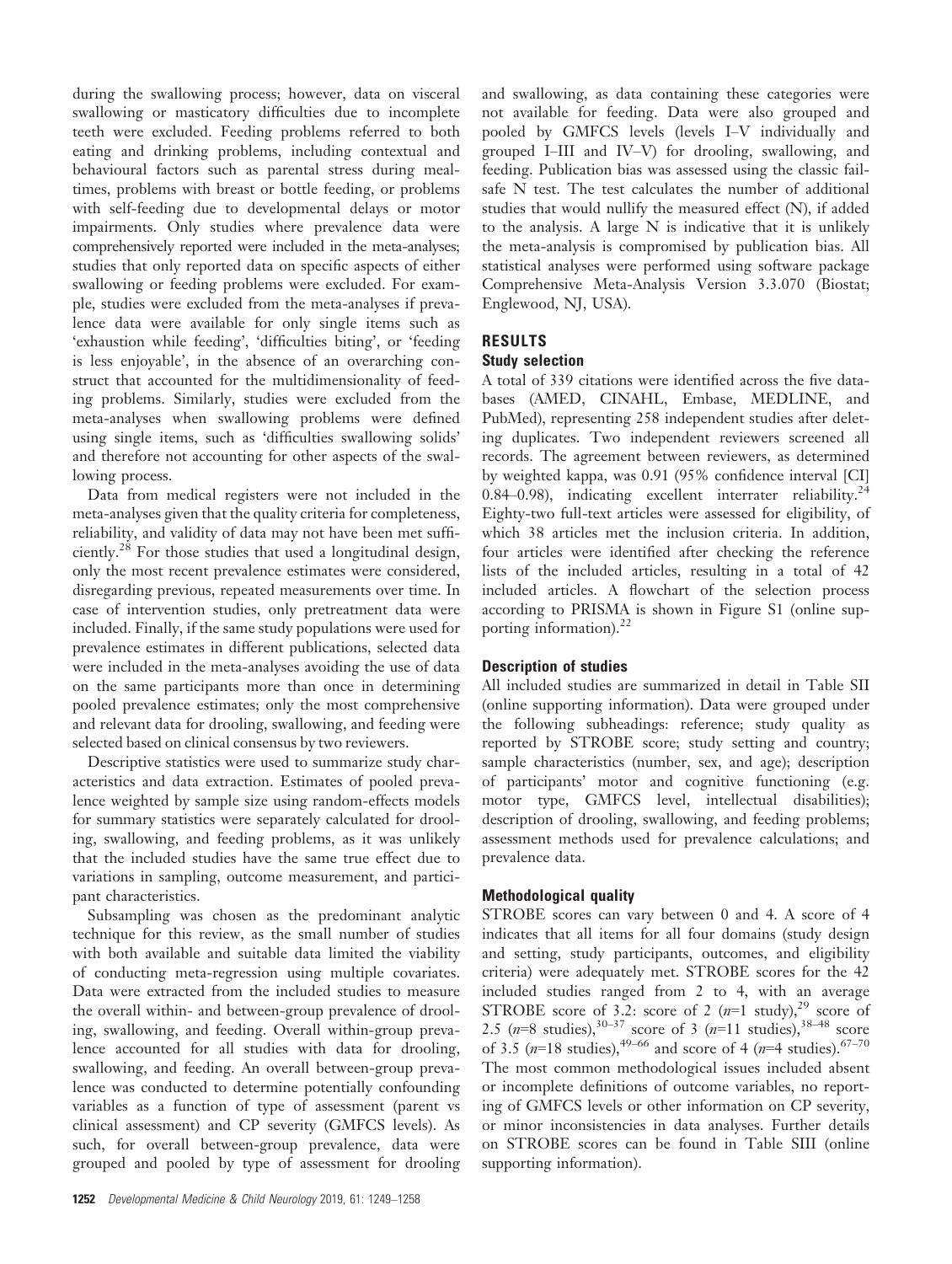AXIS scores ranged between 13 and 20 (maximum score). Two studies scored less than  $15,33,37$  whereas five studies received the maximum score.<sup>45,54,60,63,68</sup> Mean score was 17.2 (SD 1.7).

## **Participants**

The 42 studies included an estimated total of 23 169 participants. The number of participants per study ranged from 30 to 14 806, with a median participant number of 120 (interquartile range [IQR] 55–186):  $30 \le n \le 50 (n=8 \text{ studies})$ ;<sup>29,33–</sup>  $38,49 \n n<100 \n (n=10 \text{ studies})$ ;  $39,42-44,47,48,50,63,64,69 \n n<200 \n (n=14 \n)$ studies);<sup>30–32,40,41,46,51–53,61,62,65,67</sup>  $n < 500$  ( $n=5$  studies);<sup>45,58,60,66,68</sup> n≥500 (n=5 studies).<sup>54,55,57,59,70</sup> Age ranged from birth to 79 years (mean 10y 1mo [SD 11y]); however, only six of the 42 studies included adults  $(>18y)$ , of which two studies included adults only.<sup>31,59</sup> Data were retrieved from studies conducted across 20 countries, mainly from disability registers, special needs schools, adult group homes, and clinical centres.

## Assessment methods

Prevalence data of drooling, swallowing, and feeding problems were determined using different types of assessments. Studies used clinical assessments  $(n=13$  studies);<sup>31,33,35,39,41,44,48-50,52,61,62,69</sup> parent or carer questionnaires or interviews  $(n=7 \text{ studies})$ ;<sup>29,42,45,46,63,64,68</sup> or a combination of both  $(n=12)$ ,  $30,34,36,37,40,43,51,53,56,65-67$  Nine studies used data from medical registers or charts,34,45,54,55,57–60,70 of which three added data from either clinical assessments, $47$  or parent or carer questionnaires.  $38,60$ Many measures were designed by the authors only for the purpose of their study, whereas some studies used standardized measures from the literature (e.g. Schedule for Oral Motor Assessment, Pre-Speech Assessment Scale, Pediatric Evaluation of Disability Inventory, Dysphagia Disorder Survey, Thomas-Stonell Greenberg Saliva Severity Scale).

## Meta-analyses

Studies included participants with a great variety of drooling, swallowing, and feeding problems. The concept of drooling or sialorrhoea was generally clearly defined and referred to involuntarily spillage of saliva from the mouth. However, feeding and swallowing problems were not always well defined and showed great heterogeneity between studies. Swallowing problems referred to, for example, dysphagia, signs of pharyngeal impairment (e.g. choking, gurgly voice), or impaired oro-motor skills.

Nine studies included data from medical registers and were excluded from meta-analyses.<sup>34,45,54,55,57–60,70</sup> To further reduce heterogeneity in the data when conducting meta-analyses, the two studies that included adult participants only were also excluded.<sup>31,59</sup> Four studies used a longitudinal design;<sup>29,34,50,65</sup> thus, only the most recent prevalence estimates were considered. Finally, to avoid using data on the same participants more than once in determining pooled prevalence estimates, only selected data from seven studies were included in the meta-

analyses.50–53,65–67 Table SII provides an overview of prevalence estimates as retrieved from the literature; data used for meta-analyses have been marked.

## **Drooling**

Drooling prevalence data were available from 13 studies,<sup>29,37,40,41,44,45,47,52,56,60–62,69</sup> with a pooled prevalence estimate of 44.0% (95% CI 35.6–52.7; Table I; Fig. S2, online supporting information). The between-group differences were not significant when comparing clinical assessments  $(n=8 \text{ studies})^{37,44,47,52,56,61,62,69}$  with parents and carers reports  $(n=5 \text{ studies})$ ,<sup>29,40,41,45,60</sup> with pooled prevalence estimates of 50.8% (95% CI 41.7–59.9) and 34.2% (95% CI 24.2–45.8) respectively. Two studies provided prevalence data for each of the five GMFCS levels individually.<sup>52,56</sup> Pooled prevalence estimates stratified by GMFCS level were: 22.0% for level I (95% CI 6.9–51.9), 36.0% for level II (95% CI 23–51.4), 36.0% for level III (95% CI 10.8–72.3), 64.4% for level IV (95% CI 44.7–80.3), and 85.7% for level V (95% CI 45.5–97.7). Data from three studies provided pooled prevalence estimates for GMFCS levels I to III combined and GMFCS levels IV to V combined.<sup>40,52,56</sup> The pooled prevalence estimates were 24.3% (95% CI 12.2–42.6) and 68.7% (95% CI 54.1–80.4) respectively. The overall between-group differences were not significant.

This meta-analysis of drooling incorporated data from 13 studies, which yielded a z-score of –1.359 and corresponding two-tailed  $p$ -value of 0.174. As the combined result is not statistically significant, the fail-safe N (which addresses the concern that the observed significance may be spurious) is not relevant.

## **Swallowing**

Prevalence data on swallowing problems across 10 studies resulted in an estimated pooled prevalence of 50.4% (95% CI 36.0–64.8) (Table II; Fig. S3, online supporting information).29,30,34,35,39,40,47,56,65,68 Six studies used clinical assessment,<sup>30,34,35,39,47,65</sup> and four studies used parent or carer report to determine swallowing prevalence,  $29,40,56,68$  resulting in pooled prevalence estimates of 68.4% (95% CI 46.2–84.4) and 29.9% (95% CI 16.5– 47.9) respectively. The overall between-group differences were not significant. Pooled prevalence estimates stratified by GMFCS level retrieved from three studies were: 16.3% for level I (95% CI 10.2–24.9), 51.7% for level II (95% CI 32.8–70.1), 60.4% for level III (95% CI 43.0– 75.5), 84.2% for level IV (95% CI 71.3–91.9), and 97.9% for level V (95% CI 90.7–99.6).<sup>30,56,65</sup> The overall between-group differences were not significant. Pooled prevalence estimates for GMFCS levels I to III combined  $(n=3 \text{ studies})^{40,56,65}$  were 23.9% (95% CI 10.8-44.9) and 88.3% (95% CI 45.7–98.5) for GMFCS levels IV to V combined  $(n=4 \text{ studies})$ .<sup>30,40,56,65</sup> The overall betweengroup differences were not significant.

This meta-analysis for swallowing incorporated data from 10 studies yielding a z-score of 0.055 and corresponding two-tailed  $p$ -value of 0.956. As the combined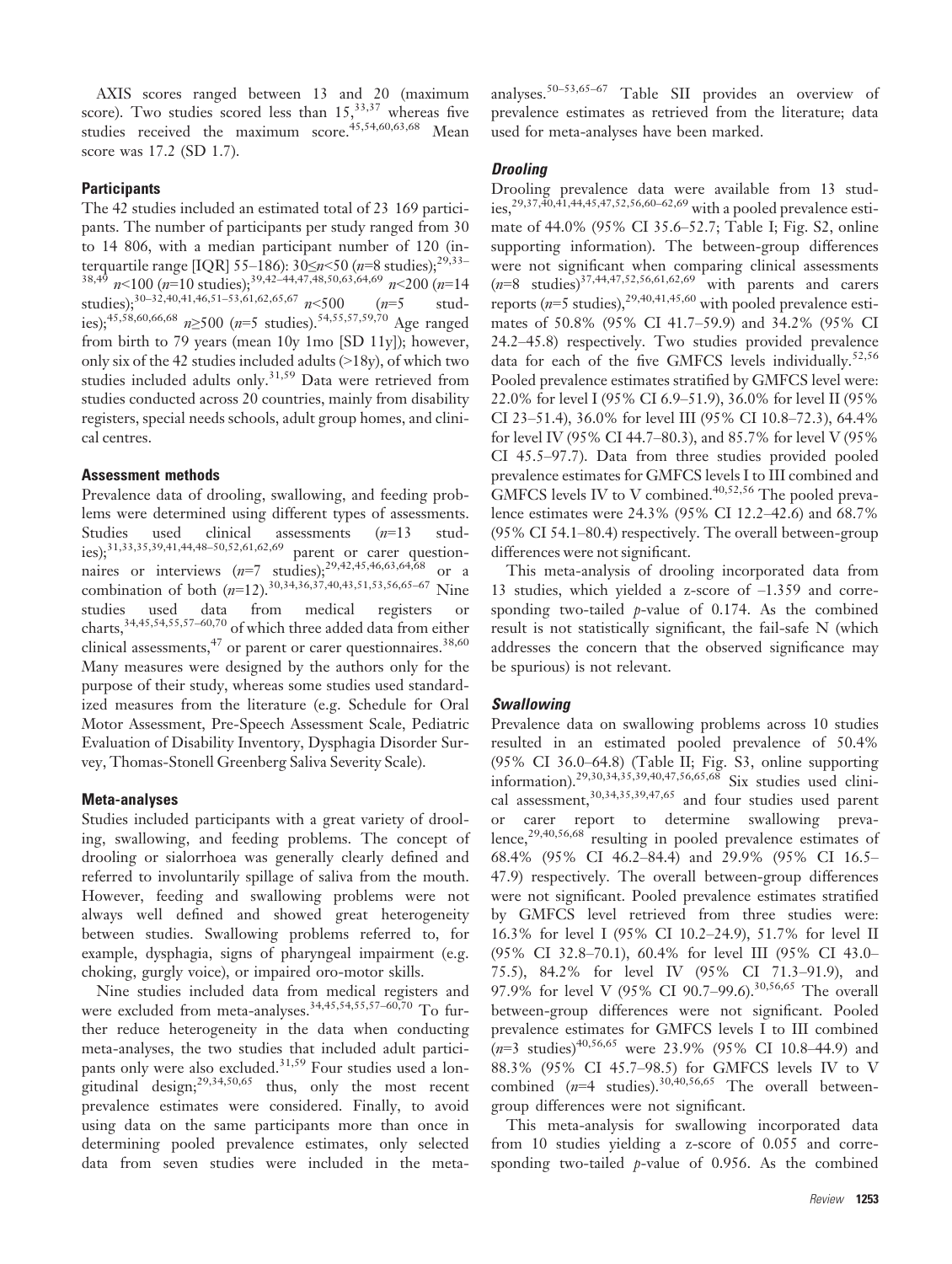| <b>Table I:</b> Meta-analyses for drooling                                                                                                                                                                                                                                                                                                                                                                             |                                    |                   |               |                    |  |  |  |
|------------------------------------------------------------------------------------------------------------------------------------------------------------------------------------------------------------------------------------------------------------------------------------------------------------------------------------------------------------------------------------------------------------------------|------------------------------------|-------------------|---------------|--------------------|--|--|--|
| Study                                                                                                                                                                                                                                                                                                                                                                                                                  | (Sub)group                         | Prevalence<br>(%) | 95% CI        | р                  |  |  |  |
| Motion et al., <sup>29</sup> Franklin et al., <sup>37</sup> Erkin et al., <sup>40</sup> Hegde and<br>Pani, <sup>41</sup> Morales-Chávez et al., <sup>44</sup> Reid et al., <sup>45</sup> Waterman et al., <sup>47</sup><br>Benfer et al., <sup>52</sup> Edvinsson and Lundqvist, <sup>56</sup> Sullivan et al., <sup>60</sup><br>Tahmassebi and Curzon, 61 Santos et al., 62 Sedky <sup>69</sup>                       | Overall within-group<br>prevalence | 44.0              | $35.6 - 52.7$ | 0.174              |  |  |  |
| Franklin et al., <sup>37</sup> Morales-Chávez et al., <sup>44</sup> Waterman et al., <sup>47</sup> Benfer et al., <sup>52</sup><br>Edvinsson and Lundqvist, <sup>56</sup> Tahmassebi and Curzon, <sup>61</sup> Santos et al., <sup>62</sup> Sedky <sup>69</sup>                                                                                                                                                        | Clinical assessment                | 50.8              | $41.7 - 59.9$ | 0.860              |  |  |  |
| Motion et al., <sup>29</sup> Erkin et al., <sup>40</sup> Hegde and Pani, <sup>41</sup> Reid et al., <sup>45</sup> Sullivan et al. <sup>60</sup>                                                                                                                                                                                                                                                                        | Parent or carer report             | 34.2              | $24.2 - 45.8$ | $0.008^{a}$        |  |  |  |
| Motion et al., <sup>29</sup> Franklin et al., <sup>37</sup> Erkin et al., <sup>40</sup> Hegde and Pani, <sup>41</sup><br>Morales-Chávez et al., <sup>44</sup> Reid et al., <sup>45</sup> Waterman et al., <sup>47</sup><br>Benfer et al., <sup>52</sup> Edvinsson and Lundqvist, <sup>56</sup> Sullivan et al., <sup>60</sup><br>Tahmassebi and Curzon, <sup>61</sup> Santos et al., <sup>62</sup> Sedky <sup>69</sup> | Overall between<br>group           | 44.6              | $37.5 - 51.9$ | 0.146              |  |  |  |
| Benfer et al., <sup>52</sup> Edvinsson and Lundqvist <sup>56</sup>                                                                                                                                                                                                                                                                                                                                                     | <b>GMFCS level I</b>               | 22.0              | $6.9 - 51.9$  | 0.065              |  |  |  |
| Benfer et al., <sup>52</sup> Edvinsson and Lundqvist <sup>56</sup>                                                                                                                                                                                                                                                                                                                                                     | <b>GMFCS level II</b>              | 36.0              | $23.0 - 51.4$ | 0.073              |  |  |  |
| Benfer et al., <sup>52</sup> Edvinsson and Lundqvist <sup>56</sup>                                                                                                                                                                                                                                                                                                                                                     | <b>GMFCS level III</b>             | 36.0              | $10.8 - 72.3$ | 0.461              |  |  |  |
| Benfer et al., <sup>52</sup> Edvinsson and Lundqvist <sup>56</sup>                                                                                                                                                                                                                                                                                                                                                     | <b>GMFCS level IV</b>              | 64.4              | 44.7-80.3     | 0.150              |  |  |  |
| Benfer et al., <sup>52</sup> Edvinsson and Lundqvist <sup>56</sup>                                                                                                                                                                                                                                                                                                                                                     | <b>GMFCS level V</b>               | 85.7              | 45.5-97.7     | 0.075              |  |  |  |
| Benfer et al., <sup>52</sup> Edvinsson and Lundqvist <sup>56</sup>                                                                                                                                                                                                                                                                                                                                                     | Overall between group              | 45.2              | 34.8-56.0     | 0.381              |  |  |  |
| Erkin et al., <sup>40</sup> Benfer et al., <sup>52</sup> Edvinsson and Lundqvist <sup>56</sup>                                                                                                                                                                                                                                                                                                                         | <b>GMFCS levels I-III</b>          | 24.3              | $12.2 - 42.6$ | 0.008 <sup>a</sup> |  |  |  |
| Erkin et al., <sup>40</sup> Benfer et al., <sup>52</sup> Edvinsson and Lundqvist <sup>56</sup>                                                                                                                                                                                                                                                                                                                         | GMFCS levels IV-V                  | 68.7              | $54.1 - 80.4$ | 0.013 <sup>b</sup> |  |  |  |
| Erkin et al., <sup>40</sup> Benfer et al., <sup>52</sup> Edvinsson and Lundqvist <sup>56</sup>                                                                                                                                                                                                                                                                                                                         | Overall between<br>group           | 52.6              | $40.2 - 64.7$ | 0.684              |  |  |  |

Criteria for meta-analyses: comprehensive measure, most recent prevalence estimates (longitudinal design), pretreatment data (intervention studies), selected data when same study populations used in different publications (clinical consensus), no data from medical registers. <sup>a</sup>p<0.01; <sup>b</sup>p<0.05. Cl, confidence interval; GMFCS, Gross Motor Function Classification System.

result is not statistically significant, the fail-safe N (which addresses the concern that the observed significance may be spurious) is not relevant.

## **DISCUSSION**

## Systematic review findings

## **Feeding**

Data from eight studies were included in the meta-analysis on feeding problems,  $30,33,38,40,43,45,46,68$  resulting in an estimated pooled prevalence of 53.5% (95% CI 40.7–65.9; Table III; Fig. S4, online supporting information). Prevalence data were based on parent or carer report  $(n=6$  studies),  $30,38,40,45,46,68$  clinical assessment  $(n=1 \text{ study})$ ,  $33 \text{ or }$ combined data on parent or carer report and clinical assessment ( $n=1$  study).<sup>43</sup> Owing to the limited numbers per type of assessment, no group differences were analysed. When determining pooled prevalence estimates by GMFCS level  $(n=2 \text{ studies})$ ,  $43,68$  the results were as follows: 25.0% for level I (95% CI 6.3–62.3), 50.0% for level II (95% CI 16.8– 83.2), 51.8% for level III (95% CI 7.6–93.4), 58.6% for level IV (95% CI 20.2–88.8), and 89.4% for level V (95% CI 64.6–97.5). GMFCS levels I to III combined ( $n=2$  studies)<sup>40,43</sup> and GMFCS levels IV to V combined ( $n=3$  studies) $40,43,68$  yielded pooled prevalence estimates of 19.8% (95% CI 1.5–79.6) and 70.3% (95% CI 45.3–87.2) respectively. No overall between-group differences were significant.

This meta-analysis of feeding problems incorporated data from eight studies, which yielded a z-score of 0.55 and corresponding two-tailed p-value of 0.579. As the combined result is not statistically significant, the fail-safe N (which addresses the concern that the observed significance may be spurious) is not relevant.

This is the first systematic review and meta-analyses on prevalence estimates of drooling, swallowing, and feeding problems in CP. A total of 42 studies were included from five different literature databases. Most studies included wide age ranges of participants, from infancy to late teenage years, without differentiating the age groups in the prevalence data. Furthermore, 10 studies provided limited background information on the degree of intellectual disabilities for included participants, but no stratified prevalence data were reported based on categories of intellectual functioning.30,31,34,35,39,46,47,57,63,70 Nineteen studies described GMFCS levels of their participants, 30,40,43,45,50-58,63,65-69<sub>of</sub> which all but four presented prevalence data by GMFCS level.<sup>45,57,63,69</sup> Remarkably, even though CP is a lifelong condition, only two of 36 studies focused exclusively on adult populations,  $31,59$  exposing a substantial knowledge gap in the lifespan experiences of drooling, swallowing, or feeding in people with CP.

Based on this review, the need for consensus on best evidence-based practice in daily clinics and research on drooling, feeding, and swallowing problems in persons with CP is evident. Without guidelines on best evidence-based practice, differences in definitions on concepts like feeding and swallowing problems, the use of measures with unknown or poor psychometric characteristics, and great variability in the selected assessment and outcome variables will remain a challenge and have a negative impact on the healthcare planning and management of persons with CP. The Eating and Drinking Ability Classification System is a newly developed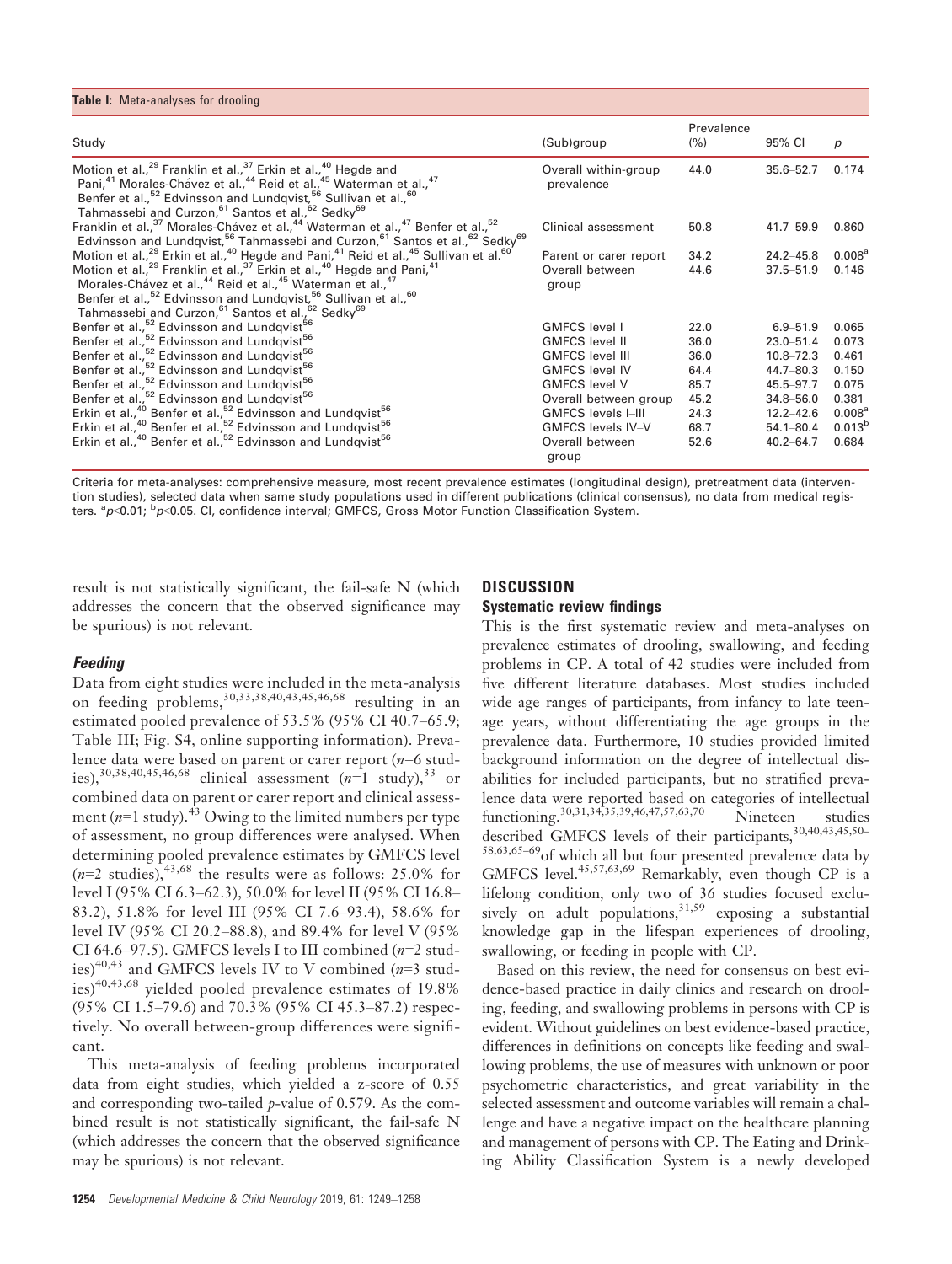| <b>Table II:</b> Meta-analyses for swallowing problems                                                                                                                                                                                                                                                                        |                                    |                       |               |                        |
|-------------------------------------------------------------------------------------------------------------------------------------------------------------------------------------------------------------------------------------------------------------------------------------------------------------------------------|------------------------------------|-----------------------|---------------|------------------------|
| Study                                                                                                                                                                                                                                                                                                                         | (Sub)group                         | Prevalence (%) 95% CI |               | $\boldsymbol{p}$       |
| Motion et al., <sup>29</sup> Calis et al., <sup>30</sup> Reilly Skuse et al., <sup>34</sup> Thommessen et al., <sup>35</sup><br>Del Giudice et al., <sup>39</sup> Erkin et al., <sup>40</sup> Waterman et al., <sup>47</sup> Edvinsson and<br>Lundqvist, <sup>56</sup> Benfer et al., <sup>65</sup> Fung et al. <sup>68</sup> | Overall within<br>group prevalence | 50.4                  | $36.0 - 64.8$ | 0.956                  |
| Calis et al., <sup>30</sup> Reilly Skuse et al., <sup>34</sup> Thommessen et al., <sup>35</sup> Del Giudice et al., <sup>39</sup><br>Waterman et al., <sup>47</sup> Benfer et al. <sup>65</sup>                                                                                                                               | Clinical assessment                | 68.4                  | $46.2 - 84.4$ | 0.102                  |
| Motion et al., <sup>29</sup> Erkin et al., <sup>40</sup> Edvinsson and Lundqvist, <sup>56</sup> Fung et al. <sup>68</sup>                                                                                                                                                                                                     | Parent or carer report             | 29.9                  | $16.5 - 47.9$ | $0.030^{a}$            |
| Motion et al., <sup>29</sup> Calis et al., <sup>30</sup> Reilly Skuse et al., <sup>34</sup> Thommessen et al., <sup>35</sup><br>Del Giudice et al., <sup>39</sup> Erkin et al., <sup>40</sup> Waterman et al., <sup>47</sup> Edvinsson and<br>Lundqvist, <sup>56</sup> Benfer et al., <sup>65</sup> Fung et al. <sup>68</sup> | Overall between group              | 45.4                  | $31.5 - 60.0$ | 0.537                  |
| Edvinsson and Lundqvist, <sup>56</sup> Benfer et al. <sup>65</sup>                                                                                                                                                                                                                                                            | <b>GMFCS level I</b>               | 16.3                  | $10.2 - 24.9$ | $<$ 0.001 $^{\rm b}$   |
| Edvinsson and Lundqvist, <sup>56</sup> Benfer et al. <sup>65</sup>                                                                                                                                                                                                                                                            | <b>GMFCS level II</b>              | 51.7                  | $32.8 - 70.1$ | 0.866                  |
| Edvinsson and Lundqvist, <sup>56</sup> Benfer et al. <sup>65</sup>                                                                                                                                                                                                                                                            | <b>GMFCS level III</b>             | 60.4                  | $43.0 - 75.5$ | 0.239                  |
| Calis et al., <sup>30</sup> Edvinsson and Lundqvist, <sup>56</sup> Benfer et al. <sup>65</sup>                                                                                                                                                                                                                                | <b>GMFCS level IV</b>              | 84.2                  | $71.3 - 91.9$ | $< 0.001^{\rm b}$      |
| Calis et al., <sup>30</sup> Edvinsson and Lundqvist, <sup>56</sup> Benfer et al. <sup>65</sup>                                                                                                                                                                                                                                | <b>GMFCS level V</b>               | 97.9                  | $90.7 - 99.6$ | $<$ 0.001 <sup>b</sup> |
| Calis et al., <sup>30</sup> Edvinsson and Lundqvist, <sup>56</sup> Benfer et al. <sup>65</sup>                                                                                                                                                                                                                                | Overall between group              | 49.2                  | $41.1 - 57.4$ | 0.857                  |
| Calis et al., <sup>30</sup> Edvinsson and Lundqvist, <sup>56</sup> Benfer et al. <sup>65</sup>                                                                                                                                                                                                                                | GMFCS levels I-III                 | 23.9                  | $10.8 - 44.9$ | 0.017 <sup>a</sup>     |
| Calis et al., <sup>30</sup> Erkin et al., <sup>40</sup> Edvinsson and Lundqvist, <sup>56</sup> Benfer et al. <sup>65</sup>                                                                                                                                                                                                    | GMFCS levels IV-V                  | 88.3                  | 45.7-98.5     | 0.071                  |
| Calis et al., <sup>30</sup> Erkin et al., <sup>40</sup> Edvinsson and Lundqvist, <sup>56</sup> Benfer et al. <sup>65</sup>                                                                                                                                                                                                    | Overall between group              | 34.2                  | 17.8-55.5     | 0.143                  |

Criteria for meta-analyses: comprehensive measure, most recent prevalence estimates (longitudinal design), pretreatment data (intervention studies), selected data when same study populations used in different publications (clinical consensus), no data from medical registers. <sup>a</sup>p<0.05; <sup>b</sup>p<0.01. Cl, confidence interval; GMFCS, Gross Motor Function Classification System.

| <b>Table III:</b> Meta-analyses for feeding problems                                                                                                                                                                                          |                                    |                |               |                 |  |  |  |
|-----------------------------------------------------------------------------------------------------------------------------------------------------------------------------------------------------------------------------------------------|------------------------------------|----------------|---------------|-----------------|--|--|--|
| Study                                                                                                                                                                                                                                         | (Sub)group                         | Prevalence (%) | 95% CI        | p               |  |  |  |
| Calis et al., <sup>30</sup> Reilly et al., <sup>33</sup> Dahl et al., <sup>38</sup> Erkin et al., <sup>40</sup><br>Martinez-Biarge et al., <sup>43</sup> Reid et al., <sup>45</sup> Stallings et al., <sup>46</sup> Fung et al. <sup>68</sup> | Overall within group<br>prevalence | 53.5           | $40.7 - 65.9$ | 0.592           |  |  |  |
| Martinez-Biarge et al. <sup>43</sup>                                                                                                                                                                                                          | <b>GMFCS level I</b>               | 25.0           | $6.3 - 62.3$  | 0.178           |  |  |  |
| Martinez-Biarge et al. <sup>43</sup>                                                                                                                                                                                                          | <b>GMFCS level II</b>              | 50.0           | 16.8-83.2     | 1.000           |  |  |  |
| Martinez-Biarge et al., <sup>43</sup> Fung et al. <sup>68</sup>                                                                                                                                                                               | <b>GMFCS level III</b>             | 51.8           | $7.6 - 93.4$  | 0.956           |  |  |  |
| Martinez-Biarge et al., <sup>43</sup> Fung et al. <sup>68</sup>                                                                                                                                                                               | <b>GMFCS level IV</b>              | 58.6           | $20.2 - 88.8$ | 0.692           |  |  |  |
| Martinez-Biarge et al., <sup>43</sup> Fung et al. <sup>68</sup>                                                                                                                                                                               | <b>GMFCS level V</b>               | 89.4           | 64.6 - 97.5   | $0.006^{\rm a}$ |  |  |  |
| Martinez-Biarge et al., <sup>43</sup> Fung et al. <sup>68</sup>                                                                                                                                                                               | Overall between group              | 58.9           | $40.0 - 75.6$ | 0.356           |  |  |  |
| Erkin et al., <sup>40</sup> Martinez-Biarge et al. <sup>43</sup>                                                                                                                                                                              | <b>GMFCS levels I-III</b>          | 19.8           | $1.5 - 79.6$  | 0.321           |  |  |  |
| Erkin et al., <sup>40</sup> Martinez-Biarge et al., <sup>43</sup> Fung et al. <sup>68</sup>                                                                                                                                                   | <b>GMFCS levels IV-V</b>           | 70.3           | $45.3 - 87.2$ | 0.108           |  |  |  |
| Erkin et al., <sup>40</sup> Martinez-Biarge et al., <sup>43</sup> Fung et al. <sup>68</sup>                                                                                                                                                   | Overall between group              | 64.0           | $39.9 - 82.6$ | 0.251           |  |  |  |

Criteria for meta-analyses: comprehensive measure, most recent prevalence estimates (longitudinal design), pretreatment data (intervention studies), selected data when same study populations used in different publications (clinical consensus), no data from medical registers. <sup>a</sup>p<0.01. CI, confidence interval; GMFCS, Gross Motor Function Classification System.

classification framework aimed at improving the classification of eating and drinking abilities in persons with CP.<sup>71</sup> However, the Eating and Drinking Ability Classification System requires additional psychometric evaluation and wider consultation before its implementation in clinics and research can be justified. Furthermore, the Eating and Drinking Ability Classification System uses 'safe' eating and drinking as the premise of the classification, without explicit reference to how silent aspiration should be measured.

In the current review considerable variability was observed in selected outcome measures. Most studies used clinical assessments or combined these with parent or carer questionnaires, some used parent or carer questionnaires only or used data from medical registers. An obvious advantage of using existing medical registers is the direct access to patient data that may have been collected over a longer period of time in relatively large patient cohorts.45,54,55,57–60,70 However, criteria for data quality, including data completeness and reliability and validity of

data, may not have been adequately achieved in medical registers.<sup>28</sup> As such, data may lack comprehensiveness (i.e. not including sufficiently detailed data for research purposes) or inclusiveness (i.e. raising doubts around population selections).<sup>72</sup>

Six studies<sup>30,51,52,65–67</sup> used the Dysphagia Disorder Survey, $^{73}$  the most psychometrically robust measure in noninstrumental swallowing and feeding assessment in paediatrics according to a recent review by Speyer et al.<sup>7</sup> However, only limited information was available on their reliability and validity for most outcome measures, and many studies used measures that were developed for single use only.

There was also considerable variation in the variables used to capture prevalence of drooling, swallowing, and feeding problems. Some studies only reported on specific aspects of the problems, without presenting data on the overarching constructs; for example, seven studies presented data on selffeeding or assistance during feeding.35,36,47,55,59,64,65 The ability to self-feed is an important aspect of feeding but does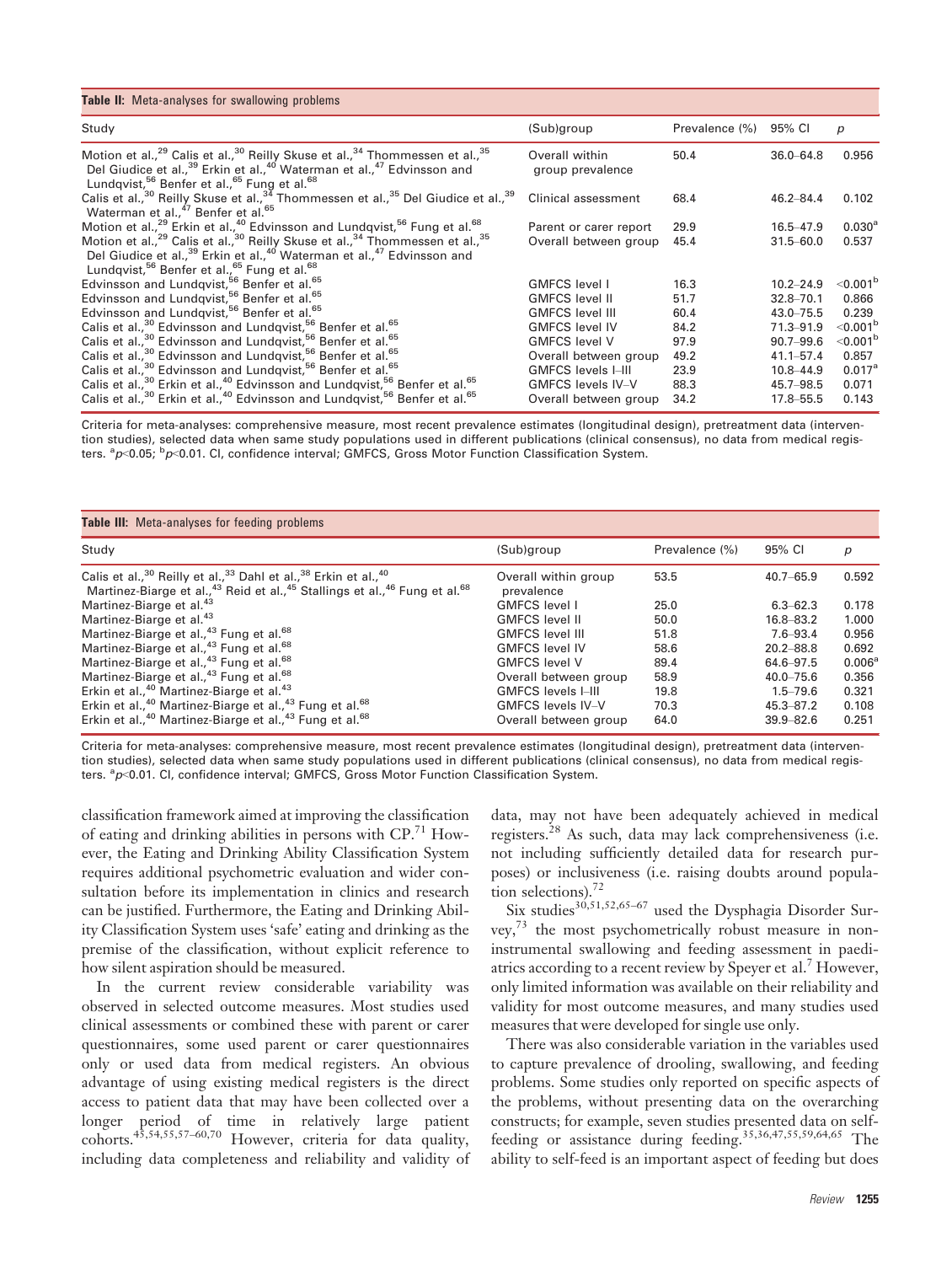not represent feeding problems as a comprehensive construct. Other studies only reported, for example, on lip competence, $37$  oral skills, $48$  modified diet, $47$  or cough during oral intake.<sup>36</sup> These variables do contribute to feeding or swallowing problems; however, individually, they do not capture the complete, overarching constructs, and were therefore excluded from meta-analyses. Also, occasionally, some doubts about underlying causes of identified problems arose. For example, chewing problems can be associated with the presence of CP, but also with general weakness and incomplete teeth. Further, authors used different variables to measure the same construct. When considering drooling, for example, selected variables to assess drooling differed considerably, such as presence or absence of: 'drooling saliva', 'excessive drooling' or of 'drooling most of the time', ordinal severity scales of drooling, or ordinal frequency scales of drooling. This is despite having consensus about what constitutes drooling in most studies. Similar issues arose for variables on swallowing and feeding problems.

Studies only presenting group data on separate aspects of feeding and swallowing were excluded from meta-analyses, if group data could not be linked to individual outcomes; data could not be combined into more comprehensive reports on swallowing or feeding problems. However, exclusion of articles from meta-analyses does not imply that these studies lack sufficient methodological quality. The main reason for excluding studies from the meta-analyses related to the suitability of the data for conducting the meta-analysis.

## Meta-analyses findings

Twenty-three of 42 studies were included in the metaanalyses and resulted in pooled prevalence estimates of 44.0% (95% CI 35.6–52.7) for drooling, 50.4% (95% CI 36.0–64.8) for swallowing problems, and 53.5% (95% CI 40.7–65.9) for feeding problems. These prevalence rates are very high. As feeding problems referred to eating and drinking, including contextual and behavioural factors, the prevalence of feeding problems was expected to be higher than that of swallowing problems. Feeding is a more general term comprising a larger variety of contributing factors and variables, compared with swallowing.

Even though there was a clear under-reporting by parents, the prevalence estimates for drooling did not show significant between-group differences when comparing parent or carer reports with clinical assessment. Possibly, carers' lack of awareness of drooling may result from having to deal with many other problems associated with CP on a regular basis, and drooling may be considered a nuisance without serious consequences. Owing to large confidence intervals, prevalence estimates for both swallowing and feeding showed no significant between-group differences, even though data indicated a similar trend for lower prevalence estimates by parents or carers. If there was higher homogeneity in the data between studies, it would most likely have resulted in significant differences with higher prevalence when assessed by clinicians. The construct of swallowing problems is more complex to measure,

compared with the construct of drooling, which likely increased data heterogeneity. Further, no significant between-group differences were found for GMFCS levels, but, as expected, a clear trend emerged in which more severely impaired functioning in CP was associated with increased problems of drooling, swallowing, and feeding. Interestingly, the general prevalence trends showed marked increases from one GMFCS level to the next, except for the increase from GMFCS level II to III, with increases only ranging from 0.0% to 1.8% (see Tables I–III).

No meta-analyses were conducted based on age, as age groups per study differed greatly. Further, only very limited data were available for adult populations; as such, conducting a subgroup analysis was not viable. In terms of the adult population, Strauss et al. reported on self-feeding prevalence (aspect of feeding) based on a database of developmental disabilities,<sup>59</sup> whereas Henderson et al. identified adults with dysphagia based on a health status survey without providing further details on defining or diagnosing dysphagia.<sup>31</sup> In addition, group comparison between participants with and without an intellectual disability was not possible, as only a few studies reported on participants' cognitive functioning using diverse outcome measures.

#### Limitations

Despite achieving high interrater reliability between independent reviewers during the PRISMA article selection process, this systematic review and meta-analysis is subject to limitations. Most of the included studies showed minor methodological shortcomings, according to the STROBE or AXIS scores. Only two of 42 studies were awarded the maximum STROBE score of 4,<sup>67,68</sup> meeting all criteria for study quality, whereas five studies achieved the maximum AXIS score of 20.<sup>45,54,60,63,68</sup> All other studies presented with minor methodological issues. In addition, meta-analyses conducted are subject to heterogeneity in study designs, patient populations, and outcome measures and variables. Studies differed in defining constructs of swallowing, feeding, and drooling, and showed great variability in selected outcome measures and variables. Therefore, even though the studies included in meta-analyses were selected with great caution to include only studies showing sufficient similarity based on clinical consensus judgement, the results should still be interpreted with caution.

## **CONCLUSION**

The current review retrieved 42 articles reporting on prevalence of drooling, swallowing, and feeding problems in persons with CP. Pooled prevalence estimates determined by meta-analyses were as high as 44.0% (95% CI 35.6–52.7) for drooling, 50.4% (95% CI 36.0–64.8) for swallowing problems, and 53.5% (95% CI 40.7–65.9) for feeding problems, indicating that persons with CP are at high-risk for malnutrition and dehydration, aspiration pneumonia, and, subsequently, poor quality of life. As too few studies reported on adult populations, all pooled data were based on younger populations (0–18y).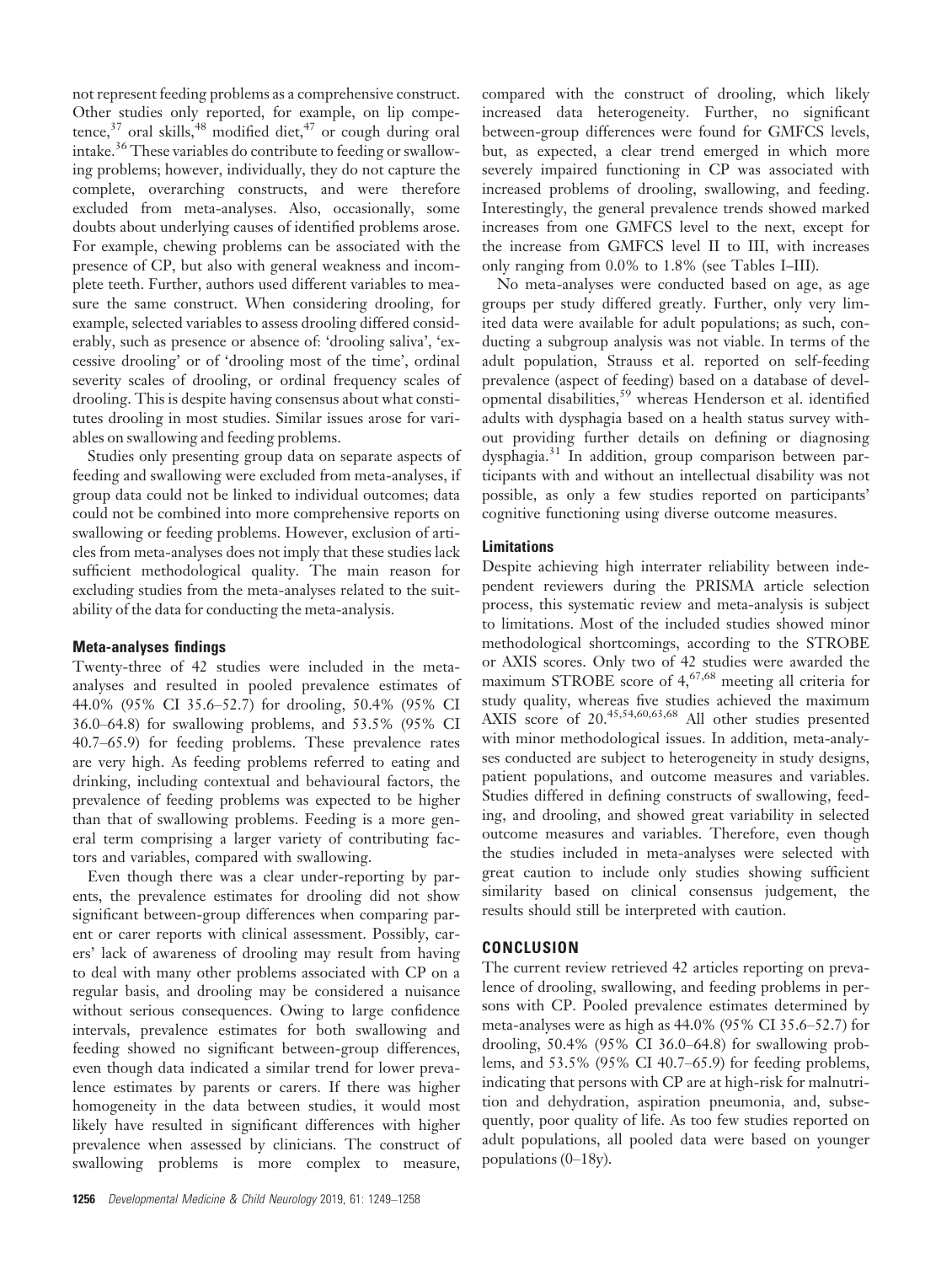Future studies should include adult populations with CP to address existing knowledge gaps to account for individual characteristics like CP severity, age categories, and the presence of intellectual disabilities. Furthermore, studies should use outcome measures with robust psychometric properties when reporting prevalence data on drooling, swallowing, or feeding.

## ACKNOWLEDGEMENTS

The authors have stated that they had no interests that might be perceived as posing a conflict or bias.

#### SUPPORTING INFORMATION

The following additional material may be found online:

Table SI: Search strategies per literature database

Table SII: Characteristics of included studies

Table SIII: STROBE scores based on the checklist for cohort, case–control, and cross-sectional studies

Figure S1: Flow diagram of the reviewing process according to PRISMA.

Figure S2: Forest plot of drooling prevalence.

Figure S3: Forest plot of swallowing problems prevalence. Figure S4: Forest plot of feeding problems prevalence.

#### **REFERENCES**

- 1. Cans C, Dolk H, Platt M, et al. Recommendations from the SCPE collaborative group for defining and classifying cerebral palsy. Dev Med Child Neurol Suppl 2007; 109: 35–8.
- 2. Rosenbaum P, Paneth N, Leviton A, et al. A report: the definition and classification of cerebral palsy April 2006. Dev Med Child Neurol Suppl 2007; 109: 8–14.
- 3. Arvedson JC. Feeding children with cerebral palsy and swallowing difficulties. Eur J Clin Nutr 2013; 67(Suppl 2): S9–12.
- 4. Matsuo I, Palmer JB. Anatomy and physiology of feeding and swallowing: normal and abnormal. Phys Med Rehabil Clin N Am 2008; 19: 691–707.
- 5. Sasegbon A, Hamdy S. The anatomy and physiology of normal and abnormal swallowing in oropharyngeal dysphagia. Neurogastroenterol Motil 2017; 29: 1–15.
- 6. Jean A. Brainstem control of swallowing: neuronal network and cellular. Physiol Rev 2001; 81: 929–69.
- 7. Speyer R, Cordier C, Denman D, Kim JH. Psychometric characteristics of non-instrumental swallowing and feeding assessments in paediatrics. Dysphagia 2018; 33: 1–14.
- 8. Dearden KA, Hilton S, Bentley ME, et al. Caregiver verbal encouragement increases food acceptance among Vietnamese toddlers. *J Nutr* 2009; 139: 1387-92.
- 9. Bergmeier HJ, Skouteris H, Haycraft E, Haines J, Hooley M. Reported and observed controlling feeding practices predict child eating behavior after 12 months. J Nutr 2015; 145: 1311–6.
- 10. Aboud FE, Shafique S, Akhter S. A responsive feeding intervention increases children's self-feeding and maternal responsiveness but not weight gain.  $J$  Nutr 2009; 139: 1738–43.
- 11. Ekberg O, Hamdy S, Woisard V, Wuttge-Hannig A, Ortega P. Social and psychological burden of dysphagia: its impact on diagnosis and treatment. Dysphagia 2002; 17: 139–46.
- 12. Balandin S, Bronwyn H, Hanley L, Sheppard J. Understanding mealtime changes for adults with cerebral palsy and the implications for support services. Intellect Dev Disabil 2009; <sup>34</sup>: 197–206.
- 13. Remijn L, van den Engel-Hoek L, Satink T, de Swart BJM, Nijhuis-van der Sanden MWG. "Everyone sees you sitting there struggling with your food": experiences of adolescents and young adults with cerebral palsy. Disabil Rehabil 2019; 41: 1898–905.
- 14. McHorney C, Robbins J, Lomax K, et al. SWAL-QOL and SWAL-CARE outcomes tool for oropharyngeal dysphagia in adults: III. Documentation of reliability and validity. Dysphagia 2002; 17: 97–114.
- 15. Oskoui M, Coutinho F, Dykeman J, Jette N, Pringsheim T. An update on the prevalence of cerebral palsy: a systematic review and meta-analysis. Dev Med Child Neurol 2013; 55: 509–19.
- 16. Blair E, Watson L, Badawi N, Stanley F. Life expectancy among people with cerebral palsy in Western Australia. Dev Med Child Neurol 2001; 43: 508–15.
- 17. Kalf JG, de Swart BJ, Borm GF, Bloem BR, Munneke M. Prevalence and definition of drooling in Parkinson's disease: a systematic review. Neurology 2009; 256: 1391– 6.
- 18. Guan X-L, Wang H, Huang HS, Meng L. Prevalence of dysphagia in multiple sclerosis: a systematic review and meta-analysis. Neurol Sci 2015; 36: 671–81.
- 19. Takizawa C, Gemmell E, Kenworthy J, Speyer R. A systematic review of the prevalence of oropharyngeal dysphagia in stroke, Parkinson's disease, Alzheimer's disease, head injury, and pneumonia. Dysphagia 2016; 31: 434–41.
- 20. Rodrigues C, Teixeira R, Fonseco M, Zeitlin J, Barros H. Portuguese EPICE (Effective Perinatal Intensive Care in Europe) Network. Prevalence and duration of breast milk feeding in very preterm infants: a 3-year follow-up and a systematic literature review. Paediatr Perinatal Epidemiol 2018; 32: 237–46.
- 21. Blaser AR, Starkopf J, Kirsimägi Ü, Deane AM. Definition, prevalence, and outcome of feeding intolerance in intensive care: a systematic review and meta-analysis. Acta Anaesthesiol Scand 2014; 58: 914–22.
- 22. Liberati A, Altman DG, Tetzlaff J, et al. The PRISMA statement for reporting systematic reviews and metaanalyses of studies that evaluate health care interventions: explanation and elaboration. *J Epidemiol* 2009; 62: e1–34.
- 23. Moher D, Liberati A, Tetzlaff J, Altman DG. Preferred reporting items for systematic reviews and meta-analyses: the PRISMA statement. PLoS Med 2009; 6: 1–6.
- 24. Cicchetti DV. Guidelines, criteria, and rules of thumb for evaluating normed and standardized assessment instrument in psychology. Psychol Assess 1994; 6: 284– 90.
- 25. Von Elm E, Altman DG, Egger M, Pocock SJ, Gøtzsche PC, Vandenbroucke JP. Studies in epidemiology (STROBE) statement: guidelines for reporting observational studies. BMJ 2007; 335: 806–8.
- 26. Palisano R, Rosenbaum P, Walter S, Russell D, Wood E, Galuppi B. Development and reliability of a system to classify gross motor function in children with cerebral palsy. Dev Med Child Neurol 1997; 39: 214–23.
- 27. Downes MJ, Brennan ML, Williams HC, Dean RS. Development of a critical apraisal tool to assess the quality of cross-sectional studies (AXIS). BMJ Open 2016; 6: e011458.
- 28. Greiver M, Barnsley J, Glazier RH, Harvey BJ, Moineddin R. Measuring data reliability for preventive services in electronic medical records. BMC Health Service Res 2012; 12: 116.
- 29. Motion S, Northstone K, Emond A, Stucke S, Golding J. Early feeding problems in children with cerebral palsy: weight and neurodevelopmental outcomes. Dev Med Child Neurol 2002; 44: 40–3.
- 30. Calis EA, Veugelers R, Sheppard JJ, Tibboel D, Evenhuis HM, Penning C. Dysphagia in children with severe generalized cerebral palsy and intellectual disability. Dev Med Child Neurol 2008; 50: 625–30.
- 31. Henderson CM, Rosasco M, Robinson LM, et al. Functional impairment severity is associated with health status among older persons with intellectual disability and cerebral palsy. *J Intellect Disabil Res* 2009; 53: 887-97.
- 32. Jaramillo C, Johnson A, Singh R, Vasylyeva TL. Metabolic disturbances in patients with cerebral palsy and gastrointestinal disorders. Clin Nutr ESPEN 2016; 11: e67–9.
- 33. Reilly J, Hassan T, Braekken A, Jolly J, Day R. Growth retardation and undernutrition in children with spastic cerebral palsy. *J Hum Nutr Diet* 1996; 9: 429-35.
- 34. Reilly S, Skuse D, Poblete X. Prevalence of feeding problems and oral motor dysfunction in children with cerebral palsy: a community survey. *J Pediatr* 1996; <sup>129</sup>: 877–82.
- 35. Thommessen M, Heiberg A, Kase B, Larsen S, Riis G. Feeding problems, height and weight in different groups of disabled children. Acta Paediatr Scand 1991; 80: 527–33.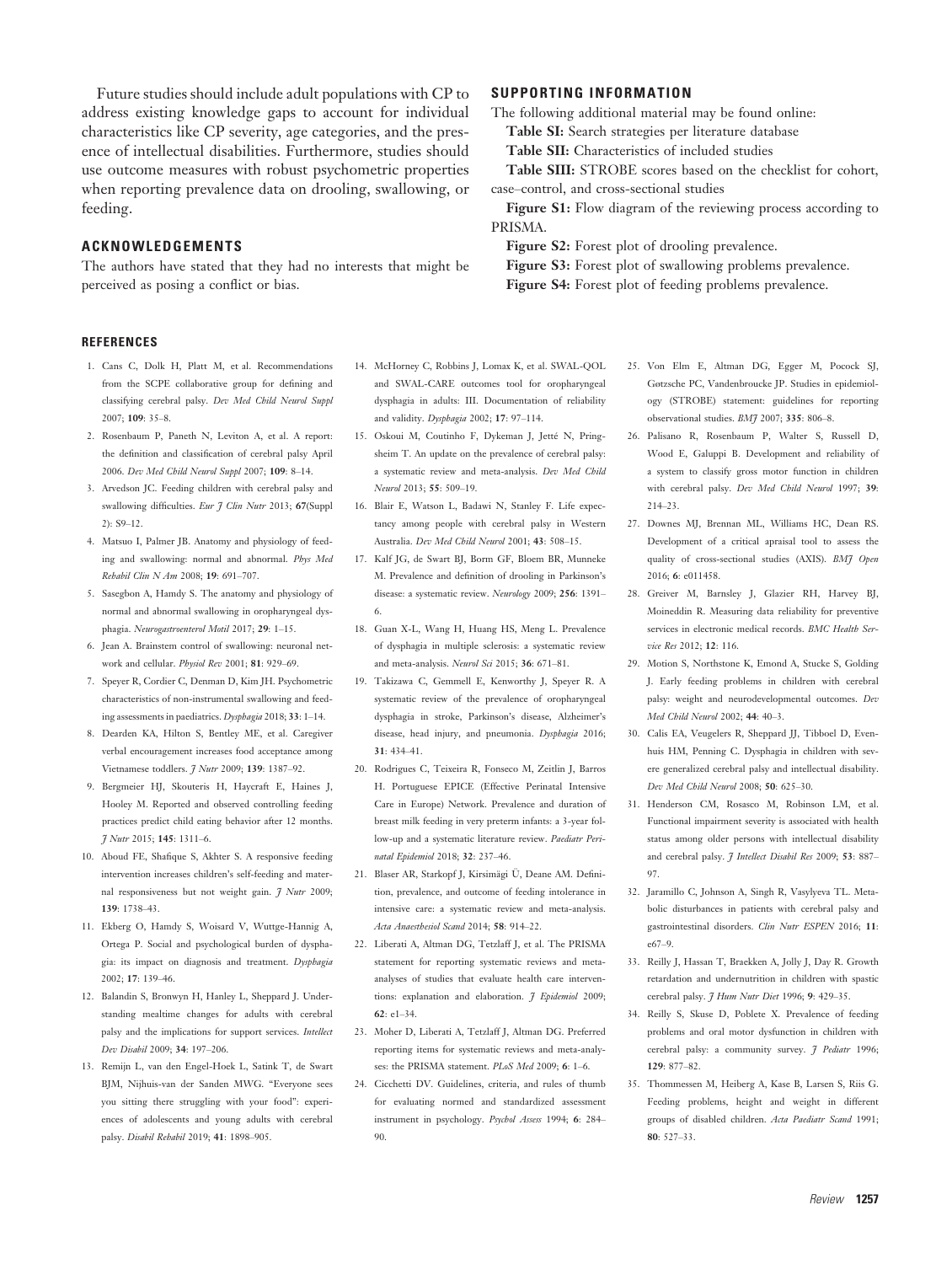- 36. Wilson EM, Hustad KC. Early feeding abilities in children with cerebral palsy: a parental report study.  $\widetilde{\jmath}$  Med Speech Lang Pathol 2009: MARCH: nihpa57357.
- 37. Franklin D, Luther F, Curzon M. The prevalence of malocclusion in children with cerebral palsy. Eur 7 Orthodont 1996; 18: 637–43.
- 38. Dahl M, Thommessen M, Rasmussen M, Selberg T. Feeding and nutritional characteristics in children with moderate or severe cerebral palsy. Acta Paediatr 1996; 85: 697–701.
- 39. Del Giudice E, Staiano A, Capano G, et al. Gastrointestinal manifestations in children with cerebral palsy. Brain Dev 1999; 21: 307–11.
- 40. Erkin G, Culha C, Ozel S, Kirbiyik EG. Feeding and gastrointestinal problems in children with cerebral palsy. Int J Rehabil Res 2010; 33: 218–24.
- 41. Hegde AM, Pani SC. Drooling of saliva in children with cerebral palsy – etiology, prevalence, and relationship to salivary flow rate in an Indian population. Special Care Dentist 2009; 29: 163–8.
- 42. Lopes PAC, Amancio OMS. Araujo RFC, Vitalle MSdS, Braga JAP. Food pattern and nutritional status of children with cerebral palsy. Rev Paul Pediatr 2013; 31: 344–9.
- 43. Martinez-Biarge M, Diez-Sebastian J, Wusthoff CJ, et al. Feeding and communication impairments in infants with central grey matter lesions following perinatal hypoxic-ischaemic injury. Eur J Paediatr Neurol 2012; 16: 688–96.
- 44. Morales-Chávez M, Grollmus ZN, Donat FIS, Clinical prevalence of drooling in infant cerebral palsy. Med Oral Patol Oral Cir Bucal 2008; 13: 22–6.
- 45. Reid SM, Mccutcheon J, Reddihough DS, Johnson H. Prevalence and predictors of drooling in 7-to 14-yearold children with cerebral palsy: a population study. Dev Med Child Neurol 2012; 54: 1032–6.
- 46. Stallings VA, Charney EB, Davies JC, Cronk CE. Nutritional status and growth of children with diplegic or hemiplegic cerebral palsy. Dev Med Child Neurol 1993; 35: 997–1006.
- 47. Waterman ET, Koltai PJ, Downey JC, Cacace AT. Swallowing disorders in a population of children with cerebral palsy. Int J Pediatr Otorhinolaryngol 1992; 24: 63-71.
- 48. Rodrigues dos Santos MTB. Masiero D, Novo NF, Simionato MRL. Oral conditions in children with cerebral palsy. *J Dent Child* 2003; 70: 40-6.
- 49. Bakarcic D, Lajnert V, Mady Maricic B, et al. The comparison of malocclusion prevalence between children with cerebral palsy and healthy children. Coll Antropol 2015; 39: 663–6.
- 50. Benfer KA, Weir KA, Bell KL, Ware RS, Davies PS, Boyd RN. Longitudinal study of oropharyngeal dysphagia in preschool children with cerebral palsy. Arch Phys Med Rehabil 2016; 97: 552–60.
- 51. Benfer KA, Weir KA, Bell KL, Ware RS, Davies PS, Boyd RN. Food and fluid texture consumption in a population-based cohort of preschool children with cerebral palsy: relationship to dietary intake. Dev Med Child Neurol 2015; 57: 1056–63.
- 52. Benfer KA, Weir KA, Bell KL, Ware RS, Davies PS, Boyd RN. Oropharyngeal dysphagia and gross motor skills in children with cerebral palsy. Pediatrics 2013; 131: e1553–62.
- 53. Benfer KA, Weir KA, Bell KL, Ware RS, Davies PS, Boyd RN. Clinical signs suggestive of pharyngeal dysphagia in preschool children with cerebral palsy. Res Dev Disabil 2015; 38: 192–201.
- 54. Dahlseng MO, Andersen GL, Da Graca Andrada M, et al. Gastrostomy tube feeding of children with cerebral palsy: variation across six European countries. Dev Med Child Neurol 2012; 54: 938–44.
- 55. Dahlseng MO, Finbråten AK, Júlíusson PB, Skranes J, Andersen G, Vik T. Feeding problems, growth and nutritional status in children with cerebral palsy. Acta Paediatr 2012; 101: 92–8.
- 56. Edvinsson SE, Lundqvist LO. Prevalence of orofacial dysfunction in cerebral palsy and its association with gross motor function and manual ability. Dev Med Child Neurol 2016; 58: 385–94.
- 57. Parkes J, Hill N, Platt MJ, Donnelly C. Oromotor dysfunction and communication impairments in children with cerebral palsy: a register study. Dev Med Child Neurol 2010; 52: 1113–9.
- 58. Shevell MI, Dagenais L, Hall N, Consortium R. Comorbidities in cerebral palsy and their relationship to neurologic subtype and GMFCS level. Neurology 2009; 72: 2090–6.
- 59. Strauss D, Ojdana K, Shavelle R, Rosenbloom L. Decline in function and life expectancy of older persons with cerebral palsy. NeuroRehabilitation 2004; 19: 69–78.
- 60. Sullivan P, Lambert B, Rose M, Ford-Adams M, Johnson A, Griffiths P. Prevalence and severity of feeding and nutritional problems in children with neurological impairment: Oxford Feeding Study. Dev Med Child Neurol 2000; 42: 674–80.
- 61. Tahmassebi J, Curzon M. Prevalence of drooling in children with cerebral palsy attending special schools. Dev Med Child Neurol 2003; 45: 613–7.
- 62. Santos M, Ferreira M, Leite M, Guare R. Salivary parameters in Brazilian individuals with cerebral palsy who drool. Child Care Health Dev 2010; 37: 404–9.
- 63. Zuurmond M, O'Banion D, Gladstone M, et al. Evaluating the impact of a community-based parent training programme for children with cerebral palsy in Ghana. PLoS ONE 2018; 13: e0202096.
- 64. Polack S, Adams M, O'Banion D, et al. Children with cerebral palsy in Ghana: malnutrition, feeding challenges, and caregiver quality fo life. Dev Med Child Neurol 2018; 60: 914–21.
- 65. Benfer KA, Weir KA, Bell KL, Ware RS, Davies PSW, Boyd RN. Oropharyngeal dysphagia and cerebral palsy. Pediatrics 2017; 140: e20170731.
- 66. Benfer KA, Weir KA, Bell KL, et al. Oropharyngeal dysphagia in children with cerebral palsy: comparisons between a high- and low-resource country. Disabil Rehabil 2017; 39: 2404–12.
- 67. Benfer KA, Weir KA, Bell KL, Ware RS, Davies PS, Boyd RN. Oropharyngeal dysphagia in preschool children with cerebral palsy: oral phase impairments. Res Dev Disabil 2014; 35: 3469–81.
- 68. Fung EB, Samson-Fang L, Stallings VA, et al. Feeding dysfunction is associated with poor growth and health status in children with cerebral palsy.  $\mathcal{J}$  Am Diet Assoc 2002; 102: 361–73.
- 69. Sedky NA. Assessment of oral and detal health status in children with cerebral palsy: an exploratory study. Int  $\mathcal J$ Health Sci 2018; 12: 4–14.
- 70. Khandaker G, Muhit M, Karim T, et al. Epidemiology of cerebral palsy in Bangladesh: a population-based surveillance study. Dev Med Child Neurol 2019; 61: 601–9.
- 71. Sellers D, Mandy A, Pennington L, Hankins M, Morris C. Development and reliablity of a system to classify the eating and drinking ability of people with cerebral palsy. Dev Med Child Neurol 2013; 56: 245–51.
- 72. US Institute of Medicine Committee on Regional Health Data Networks. Health databases and health database organizations: uses, benefits, and concerns. In: Donaldson M, Lohr K, editors. Health data in the information age: use, disclosure, and privacy. Washington, DC: US Institute of Medicine, 1994.
- 73. Sheppard J, Hochman R, Baer C. The dysphagia disorder survey: validation of an assessment for swallowing and feeding function in developmental disability. Res Dev Disabil 2014; 35: 929–42.